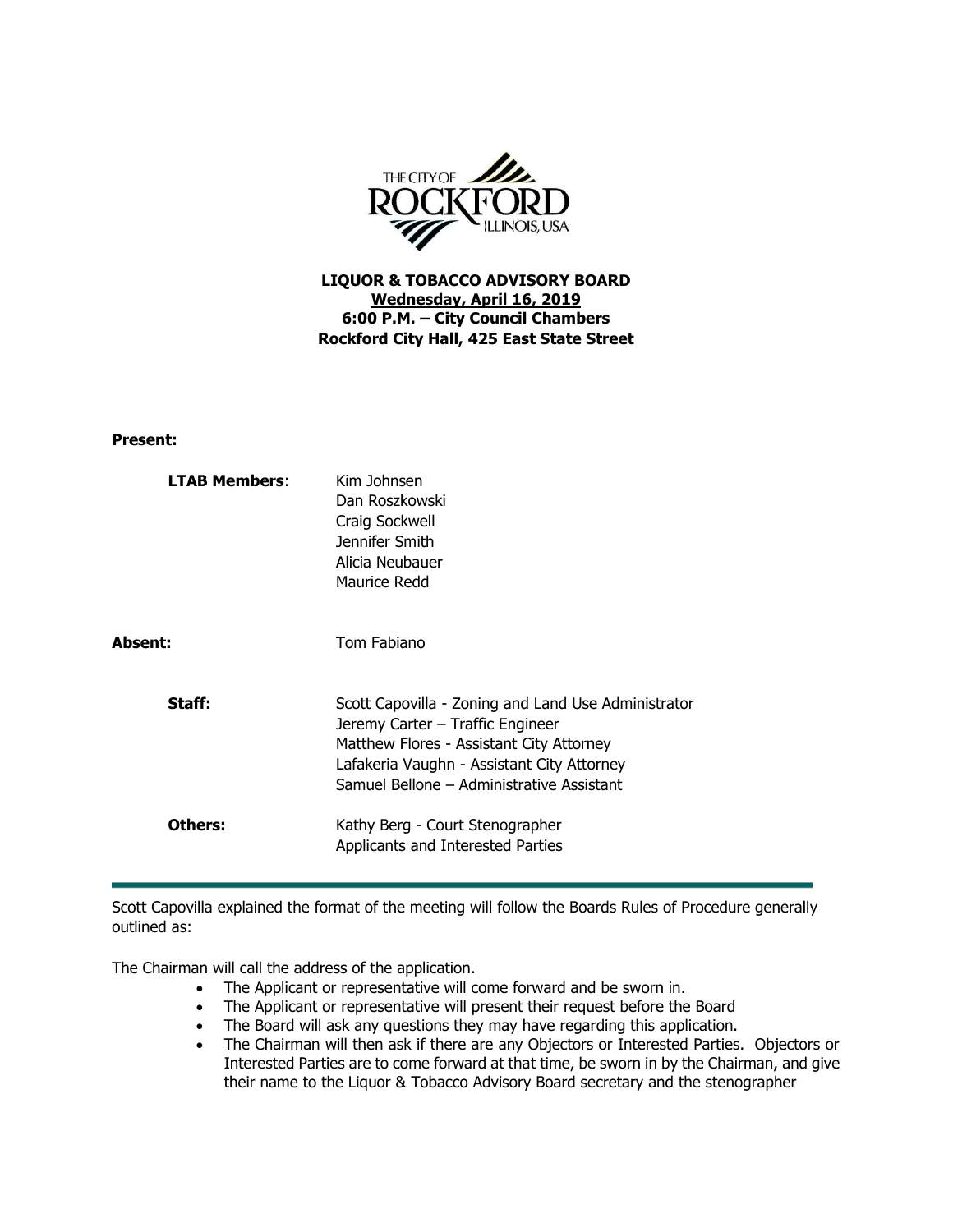- The Objector or Interested Party will present all their concerns, objections and questions to the Applicant regarding the application.
- The Board will ask any questions they may have of the Objector or Interested Party.
- The Applicant will have an opportunity to rebut the concerns/questions of the Objector or Interested Party
- No further discussion from the Objector or Interested Party will occur after the rebuttal of the Applicant.
- The Board will then discuss the application and a vote will be taken.

It was further explained to the public in attendance, applicants, objectors and interested parties that this meeting is not a final vote on any item. The date of the Codes & Regulations meeting was given as Monday, April 22, 2019, at 5:30 PM in City Council Chambers in this building as the second vote on these items. The public in attendance, applicants, objectors and interested parties were instructed that they could contact the Zoning Office for any further information and the phone number was listed on the top of the agenda which was made available to all those in attendance. This information was also presented in written form attached to the agendas and letters sent to adjacent property owners.

The meeting was called to order at 7:46 PM. A **MOTION** was made by Kim Johnsen to **LAY OVER** the minutes from the March 19, 2019 meeting as written. The Motion **CARRIED** by a vote of 6-0 with Tom Fabiano absent.

| 019-LTAB-003 | 430 Harrison Avenue                                                         |
|--------------|-----------------------------------------------------------------------------|
| Applicant    | Ali Aziz Thabet                                                             |
| Ward 05      | <b>Sale of tobacco products</b> in conjunction with a convenience store and |
|              | gas station in a C-2, Limited Commercial Zoning District                    |

The subject property is located 380 feet east of South Main Street on the southwest corner of the West Harrison Avenue and Express Lane intersection. The property is surrounded by residential and some commercial uses.

Attorney Mario Tarara, representing the Applicant, Ali Thabet, was present. The Applicant was also present. Attorney Tarara stated that the applicant is in the process of leasing the subject property. The property is already existing as a Shell gas station, and Mr. Thabet will be taking over the operations. Attorney Tarara further stated that they will not be selling liquor. However, Attorney Tarara did have a question with condition number four (4) concerning sign replacement. He stated that he has been in contact with Alderman Venita Hervey. Mr. Thabet, Attorney Tarara, and Alderman Hervey came to an agreement concerning condition four (4). This change would allow the applicant to not replace the sign until it needs repairs over fifty percent (50%) of its value. Dan Roszkowski asked if the applicant would be opposed to having a time frame on the sign replacement. Mr. Thabet explained that he could not promise a time frame since he is using all of his savings to lease and operate the property. Craig Sockwell asked if the gas station would sell liquor. Attorney Tarara stated the current business operator does have a liquor license, but the applicant would only be selling tobacco.

Staff Recommendation is for Approval with nine (9) conditions. No Objectors or Interested parties were present.

A **MOTION** was made by Kim Johnsen to **APPROVE** the sale of tobacco products in conjunction with a convenience store and gas station in a C-2, Limited Commercial Zoning District, but amending condition #4 to, the applicant will be allowed to continue the use of the existing free standing sign until such time that the cost to maintain the sign or repair damage to it will exceed 50% of the sign's value or its replacement. Applicant must obtain permits for any other signs where required under ordinance, for a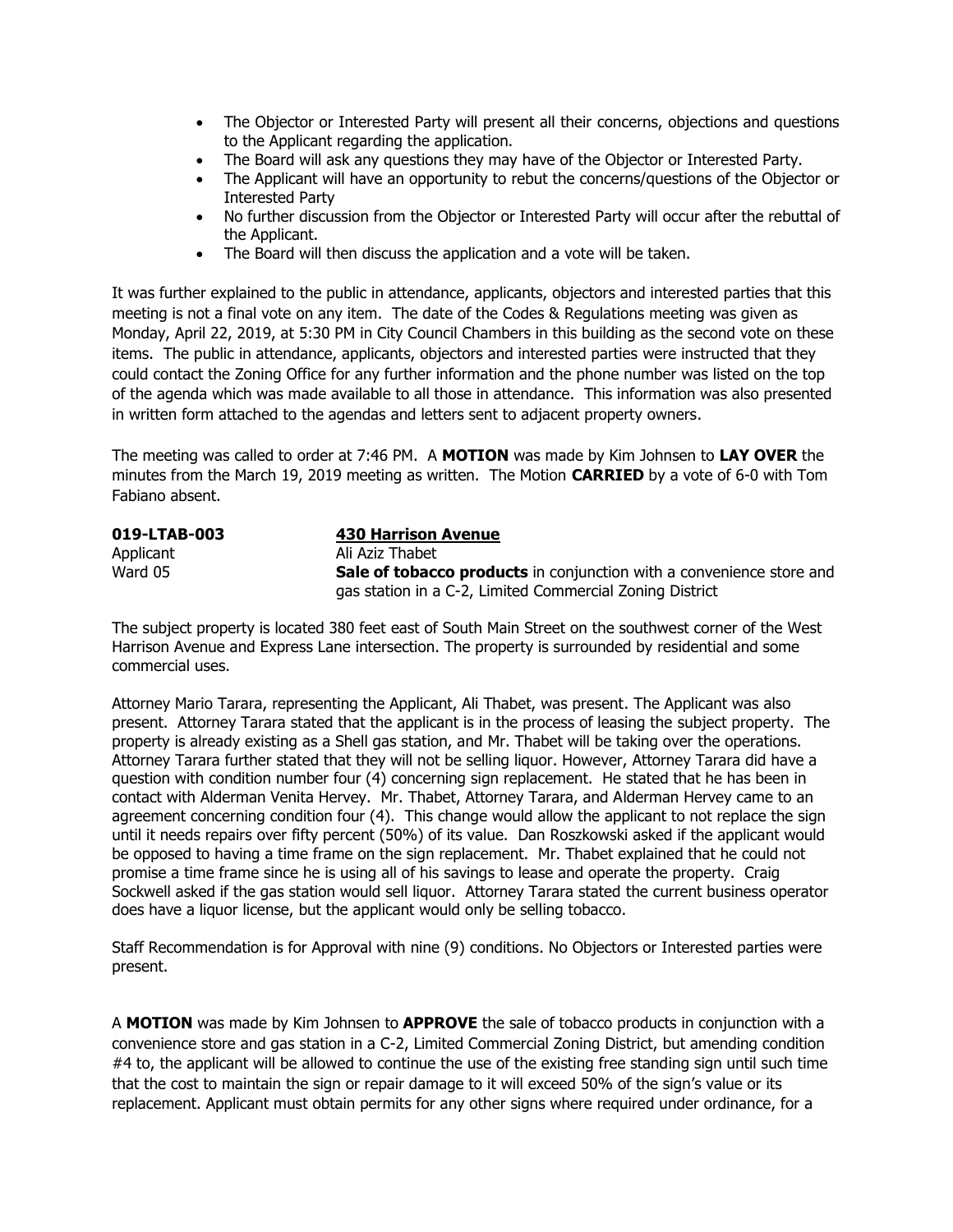maximum of five (5) years. The Motion was **SECONDED** by Maurice Redd and **CARRIED** by a vote of 6-0.

Approval is subject to the following conditions:

- 1. Meet all applicable Building and Fire Codes.
- 2. Compliance with all City of Rockford Liquor Codes.
- 3. Submittal of a site plan indicating the current conditions of subject property in its entirety including parking spaces
- 4. The applicant will be allowed to continue the use of the existing free standing sign until such time that the cost to maintain the sign or repair damage to it will exceed 50% of the sign's value or its replacement. Applicant must obtain permits for any other signs where required under ordinance, for a maximum of five (5) years.
- 5. Window display signage is limited to 20% of window area.
- 6. That the windows shall not be covered with bars or other devices that block the windows.
- 7. Any pending general ordinance case(s) must be resolved prior to issuance of the license.
- 8. All outstanding general ordinance fines must be paid prior to the issuance of the license.
- 9. All conditions must be met prior to establishment of use.

| 019-LTAB-004 | 117 South Main Street and 308 West State Street                            |
|--------------|----------------------------------------------------------------------------|
| Applicant    | Aakash Patel                                                               |
| Ward 13      | <b>Sale of beer and wine by the drink</b> in conjunction with a restaurant |
|              | in a C-4, Urban Mixed-Use Zoning District                                  |

The subject property is located on the southwest corner of the South Main Street and West State Street intersection. The property is surrounded by commercial uses, but there is senior citizen housing and new residential lofts to the east.

The applicant, Aakash Patel, is the owner of Cantina Taco. He is looking to add beer and wine to help drive dinner business. He is fine with the conditions presented by staff but asked if he can change the hours of operation for events downtown.

Jennifer Smith asked what time he would like the hours to be changed to. Mr. Patel stated it would depend on the events. But he would like to stay open till 1:00 AM, Monday through Saturday.

Staff Recommendation is for Approval with seventeen (17) conditions. No Objectors or Interested parties were present.

A **MOTION** was made by Jennifer Smith to **APPROVE** the sale of beer and wine by the drink in conjunction with a restaurant in a C-4, Urban Mixed-use Zoning District, modifying conditions #4, #5, #6 to reflect the hours of closure till 1:00 AM. The Motion was **SECONDED** by Kim Johnsen, and **CARRIED** by a vote of 6-0.

Approval is subject to the following conditions:

- 1. Meet all Building and Fire Codes
- 2. Compliance with all City of Rockford Liquor Codes.
- 3. Submittal of a revised interior floor plan to show the seating arrangement and the point of sales for beer and wine.
- 4. The hours of operation will be limited to 10:30 A.M. to 1:00 A.M. Monday through Thursday.
- 5. The hours of operation will be limited to 10:30 A.M. to 1:00 A.M. on Friday.
- 6. The hours of operation will be limited to 11:00 A.M. to 1:00 A.M. on Saturday.